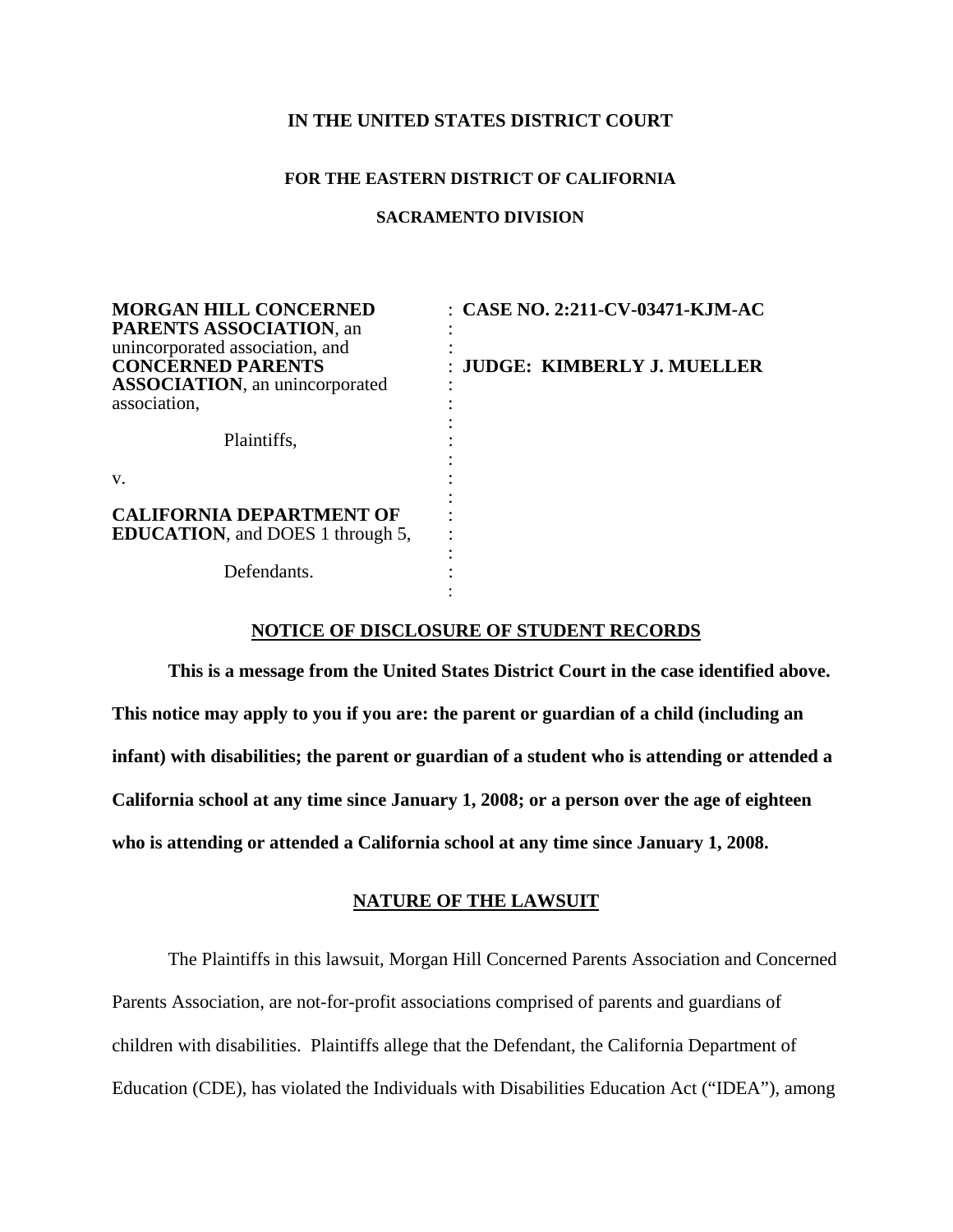other related laws, by failing to monitor, investigate, provide services to, and enforce the rights of children with disabilities consistent with its obligations under the law. The Defendant denies these allegations.

### **REQUEST FOR DOCUMENTS**

As part of this lawsuit, and in order to prove their claims, Plaintiffs have requested that the California Department of Education (CDE) disclose **subject to a Protective Order discussed below**, information that it stores on databases and network drives that contain protected personal information of children, including children with disabilities, children who requested an assessment or who were assessed for special education eligibility, and children who are attending, or who have attended, a California school at any time since January 1, 2008. Examples of information that is stored on CDE's databases and network drives includes name, social security number, home address, demographics, course information, statewide assessment results, teacher demographics, program information, behavior and discipline information, progress reports, special education assessment plans, special education assessments/evaluations, Individualized Education Programs (IEPs), records pertaining to health, mental health and medical information, student statewide identifiers (SSID), attendance statistics, information on suspensions and expulsions, and results on state tests.

#### **STUDENTS' ENTITLEMENT TO CONFIDENTIALITY**

The Family Educational Rights and Privacy Act ("FERPA"), 20 U.S.C. § 1232g(b) and 34 C.F.R. §99.31(a)(9)(ii), and the Individuals with Disabilities Education Act ("IDEA"), 20 U.S.C. §§ 1400, et seq., are federal laws that protect the privacy of student records. These laws permit the disclosure of these records to comply with a Court order.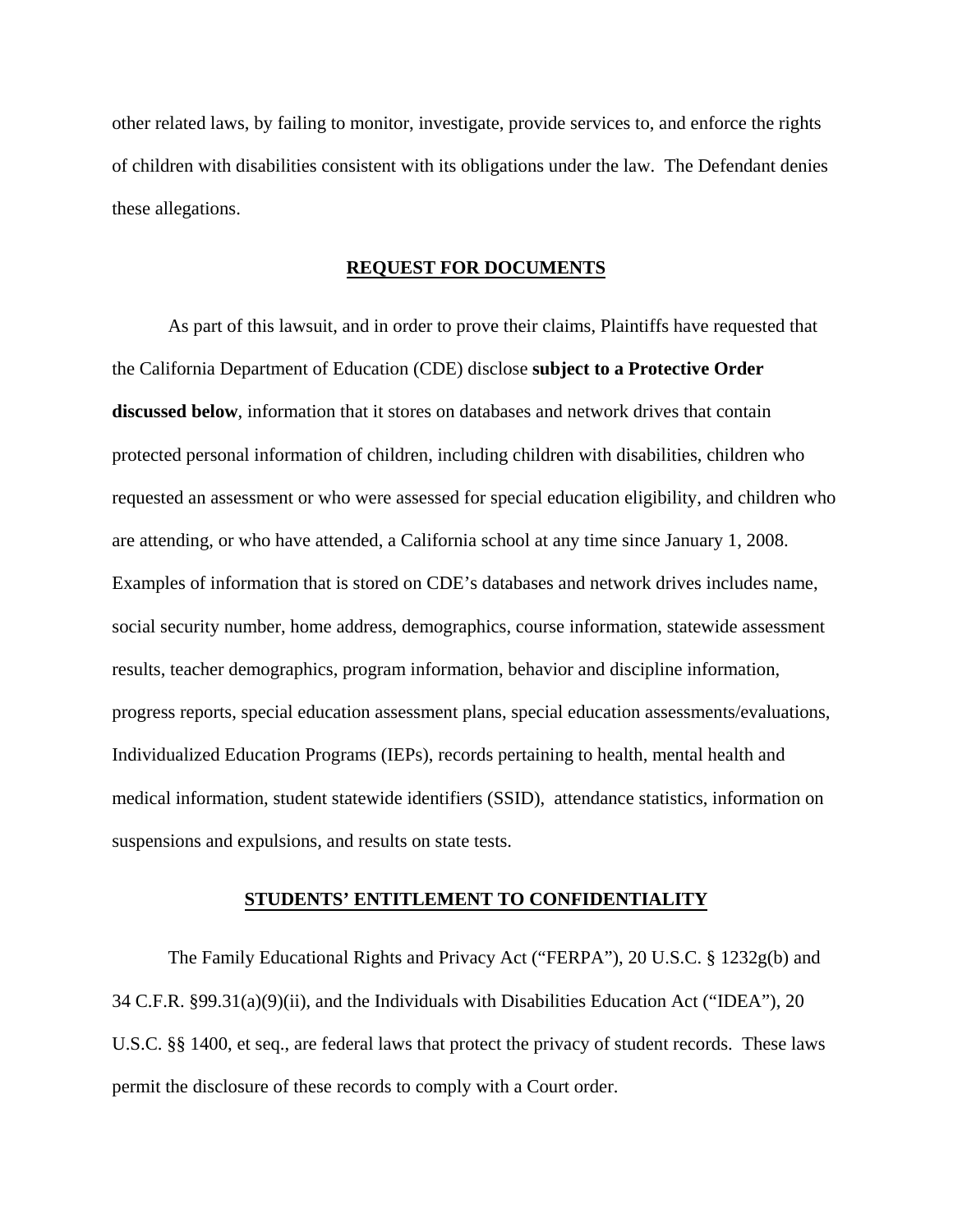#### **THIS COURT'S ORDERS**

On May 5, 2014, the Court issued a Protective Order that prevents any party from disclosing confidential information acquired in the course of the lawsuit, including student records, to anyone other than the parties, their attorneys and consultants, and the Court. None of the information may be used outside the context of this lawsuit, and the parties are required to either return or destroy the confidential records at the conclusion of the lawsuit. **No student's identifying records will be disclosed to the public.** 

# **CONSENT AND OPPORTUNITY TO OBJECT**

If you do not object to the disclosure of the information described above, you do not have to do anything.

If you object to the disclosure of your or your child's protected personal information and records, you must notify the Court by April 1, 2016, in one of two ways.

First, you may print out and complete the "Objection to Disclosure of Student Information and Records Case No. 2:11-CV-03471" form at the CDE's website www.cde.ca.gov/morganhillcase, and mail your objection to the Court at the address below.

Second, you may write a confidential letter to the Judge, including the name of the student on whose behalf you are writing, your name and relationship to the student, the student's date of birth, county, school district, and school, and, if you wish, the basis of your objection.

2. If you write a letter, on the first page of your letter, write in large or underlined letters: "**TO BE FILED UNDER SEAL**" and "**OBJECTION TO DISCLOSURE OF STUDENT INFORMATION AND RECORDS, CASE NO. 2:11-CV-03471**."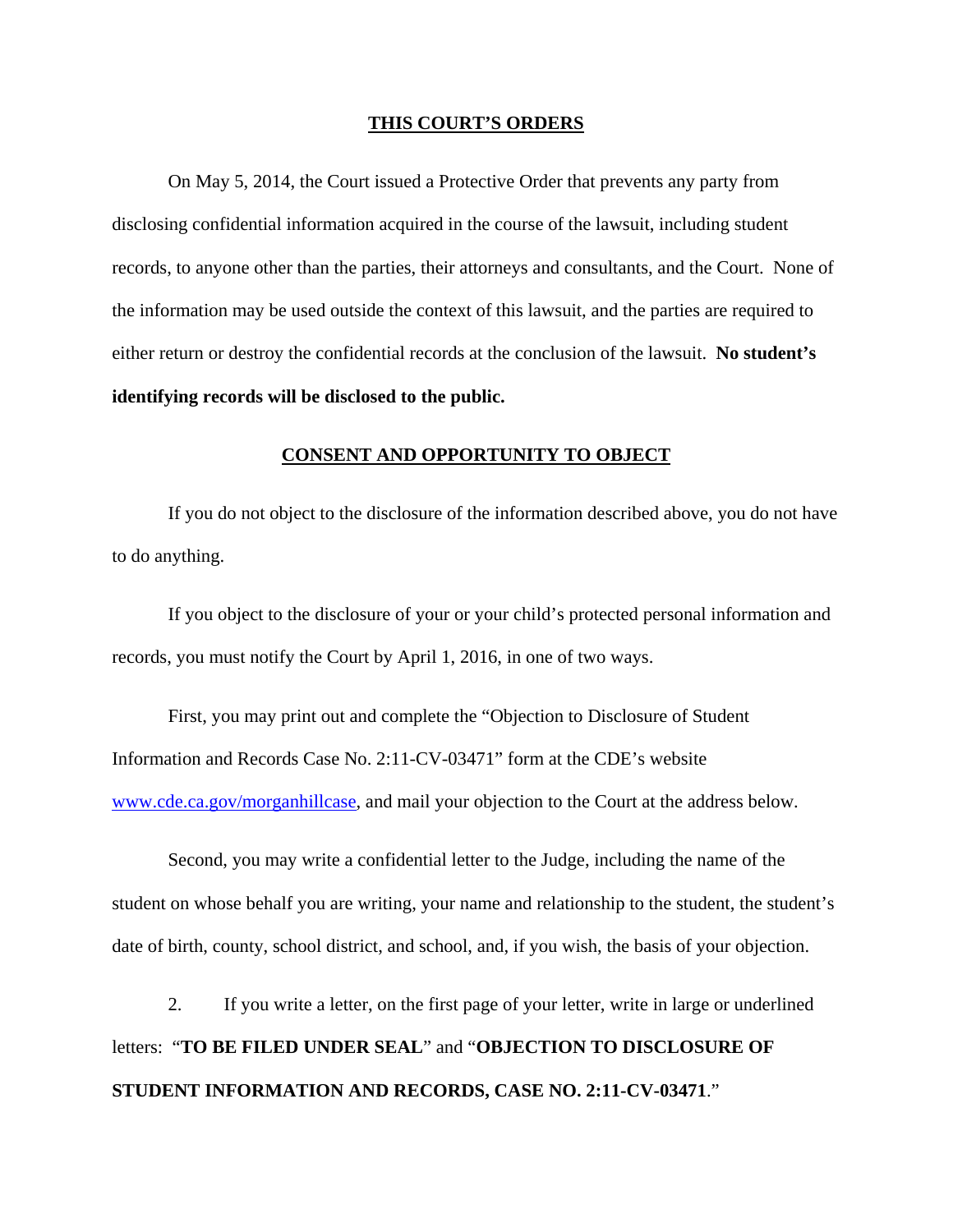3. Mail your letter or objection form to:

The Honorable Kimberly J. Mueller c/o Clerk of the Court U. S. District Court for the Eastern District of California 501 I Street, Room 4-200 Sacramento, CA 95814

Attn: DOCUMENT FILED UNDER SEAL

If you are the parent or guardian, you must state in the objection the relationship that you have with the affected child or student.

# **DO NOT CALL THE COURT. THE COURT WILL NOT ACCEPT PHONE CALLS ABOUT THIS MATTER. YOUR OBJECTIONS MUST BE SENT TO THE COURT IN WRITING.**

Failure either to submit a Objection Form or letter to the Court by April 1, 2016 will be deemed a waiver of your right to object to the disclosure of your or your child's protected personal information and records as described above.

 All objections will be maintained by the Court under seal, which means they will not be available to the public.